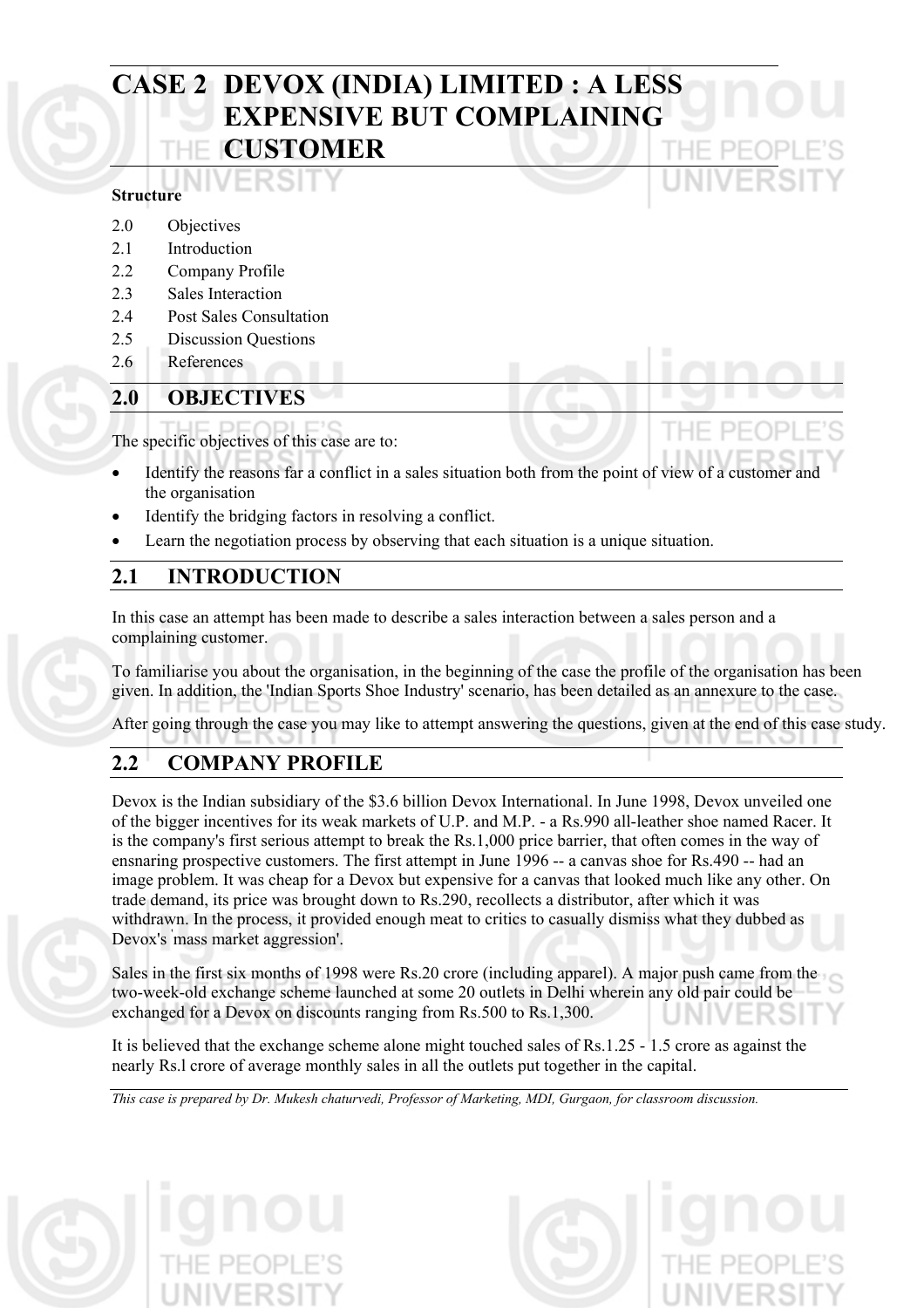Devox had estimated market potential of 5 lakh pairs in the Rs. l ,100 plus sports shoe category for 1996- 97. Details on the Indian Sports Shoe Industry are given in the Annexure. It was easier said than done. But, Devox though it knew the answer: trade. Get in distributors and begin placing Devox at shop-inshops and 'A° class dealer outlets.

When the first distributor was appointed around June 1996 for Gujarat, Maharashtra and Punjab (servicing some 80 dealers), Devox's product range was not geared for the trade. The Classic range of shoes sold from Rs.1,990 onwards in showrooms, much higher than, say, a Rs.1,155 Woodland. Apparel started at Rs.500. Distributors were not ready to accept that.

So the first change Devox made was to bring down the entry-level price to Rs.1,090. The other was a compromise on returns. Since both did not know what exactly could sell in the mass market, distributors were sceptical. Devox agreed to take back goods for the first six months.

Since 1994, Devox International's sales have not moved much beyond \$3 billion (from \$3.3 billion in 1994 they were up to \$3.6 billion in 1997, a period in which Nike sped past it from \$3.8 billion to \$9 billion). Devox was pipped to the second spot globally by Adidas. Again, the US. has been Nike's stronghold (sales of \$3.8 billion and a market share of 47 per cent), followed by Japan. Devox's US footwear sales have dipped from \$1.4 billion in 1995 to \$1.3 billion in 1997.

#### **What Devox did:**

- Launched affordable canvas shoes as a new fashion statement
- Retailed initially at Rs.490, then down to Rs.290 on trade demand, creating lot of dissonance
- Started with sportstar-centred advertising that did not click
- Opened to trade to address the problem of availability without reconfiguring the product portfolio and logistics

VFRS

• Became bold on discount sales to shed the premium image.

### **What Devox corrected :**

- Launched a Rs.990 all-leather shoe which clearly addressed affordability without losing out on the essence of a Devox, plus also started working on high-end shoes
- Turned to product-related advertising
- Carefully separating product portfolio for showrooms and dealer outlets
- Trying novel stock liquidation schemes and for small time periods

#### **What Devox now needs to focus on:**

- Selective retailing and a control over the retailing environment
- Better co-ordination between marketing and production to tap trade-spotted gaps
- A cohesive aspirational campaign, probably on a higher budget, but on a non-premium platform so as to relate to youth beyond metros

# **2.3 SALES INTERACTION**

Sunday, around 11.40 a.m., the showroom of Devox sports shoes and sports wear in a posh market of a metro city. Mr. Oberoi walks towards it from the parking lot with a box of Devox shoes along with his wife. Mr. Oberoi is sporting a brick red T-shirtoutside of a pair of khaki long shorts and sandals. Mrs. Oberoi is wearing a light blue plain salwar suit. She has a shopping bag on her and a small money bag. Mr. Oberoi enters the shop first as Mrs. Oberoi decides to stay on for a while to do some window shopping. Mr. Oberoi is an HRD executive with a multinational company. On his entering the shop, he is greeted by Rahul, the young sales executive trainee who is on a visit to this showroom from the headquarters.

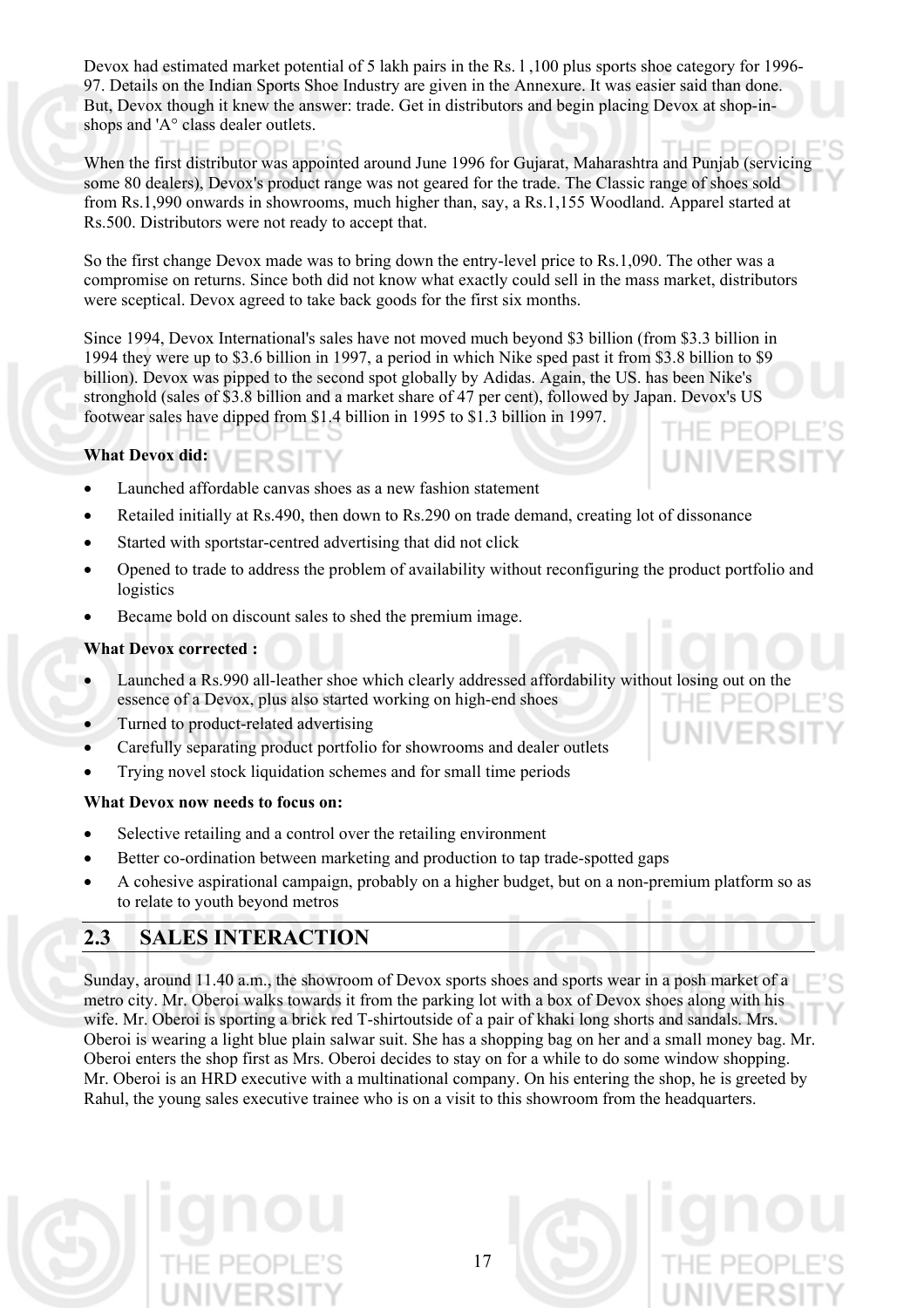|  | Rahul:                                                                                                                                                                                                                                                                                                                                                                                                                                                      | Good morning sir! May I help you.                                                                                                                                                                                                                                                                            |  |  |
|--|-------------------------------------------------------------------------------------------------------------------------------------------------------------------------------------------------------------------------------------------------------------------------------------------------------------------------------------------------------------------------------------------------------------------------------------------------------------|--------------------------------------------------------------------------------------------------------------------------------------------------------------------------------------------------------------------------------------------------------------------------------------------------------------|--|--|
|  | Mr. Oberoi:                                                                                                                                                                                                                                                                                                                                                                                                                                                 | Oh, yes. Well, I had taken this pair last Sunday. I have just worn it twice. I have a feeling<br>that they are from a "seconds" lot. (Tries to hand over the box, but Rahul has his hands<br>behind the back).                                                                                               |  |  |
|  | Rahul:                                                                                                                                                                                                                                                                                                                                                                                                                                                      | Sir, we don't have "seconds" stock in this showroom.                                                                                                                                                                                                                                                         |  |  |
|  | Mr. Oberoi:                                                                                                                                                                                                                                                                                                                                                                                                                                                 | (Opening the box of shoes) It did strike me here itself but I was more keen on the colour;<br>may be, therefore, I overlooked it. (Pointing at the toes of the shoes) There is a difference<br>between the two shoes here. The strips are not aligned identically. It seems to be a<br>manufacturing defect. |  |  |
|  | Rahul:                                                                                                                                                                                                                                                                                                                                                                                                                                                      | (Looking at the shoes but still with his hands behind the back) Sir, this is the way they are<br>designed. It is not a manufacturing defect.                                                                                                                                                                 |  |  |
|  | Mr. Oberoi:                                                                                                                                                                                                                                                                                                                                                                                                                                                 | (Getting closer to Rahul and trying to hand over the pair to him to have a look himself<br>from his side) This can't be design. It is an alignment defect and it looks a "second" pair.                                                                                                                      |  |  |
|  | Rahul:<br>(Still no taking the pair) Sir, I can show you other pairs also. They are all made the same<br>way. (He asks one of the shop assistants to get a couple of more pairs of the same make,<br>and moves on to at <sup>t</sup> end to other customers. When he returns after about six minutes, he<br>finds Mr. Oberoi trying a different colour pair) See, I said that they were all made the<br>same way. It is design, not a manufacturing defect. |                                                                                                                                                                                                                                                                                                              |  |  |
|  | Mr. Oberoi:                                                                                                                                                                                                                                                                                                                                                                                                                                                 | Then, I have a feeling that this showroom is selling defective pieces. They are not fresh<br>stocks.                                                                                                                                                                                                         |  |  |
|  | Rahul:                                                                                                                                                                                                                                                                                                                                                                                                                                                      | I told you. As a policy, we do not keep "seconds" pairs in company's showroom. In fact,<br>we don't have much of "seconds" stock because our production line is most modem.                                                                                                                                  |  |  |
|  | Mr. Oberoi:                                                                                                                                                                                                                                                                                                                                                                                                                                                 | (Picking up his pair of shoes) Any way I want to return them. I don't want to wear a<br>defective pair.                                                                                                                                                                                                      |  |  |
|  | Rahul:                                                                                                                                                                                                                                                                                                                                                                                                                                                      | Sorry sir. We can't take it back. We don't have a policy of accepting sold goods back.                                                                                                                                                                                                                       |  |  |
|  | Mr. Oberoi:,                                                                                                                                                                                                                                                                                                                                                                                                                                                | What ! (Raising his voice) First you are not accepting that this is a defective pair. And,<br>then, you an telling me A; I can't return A. What kind of shop you are?                                                                                                                                        |  |  |
|  | Rahul                                                                                                                                                                                                                                                                                                                                                                                                                                                       | (Looking grim but speaking steadily) Sir, I told you that they are no defective. Secondly,<br>you have already used them. How can I take them back?                                                                                                                                                          |  |  |
|  |                                                                                                                                                                                                                                                                                                                                                                                                                                                             | [At this moment, Mr. Sharma, the showroom manager, coming from behind the shop<br>notices them and walks up to Mr. Oberoi.]                                                                                                                                                                                  |  |  |
|  | Mr. Sharma:                                                                                                                                                                                                                                                                                                                                                                                                                                                 | May I help you, gentlemen.                                                                                                                                                                                                                                                                                   |  |  |
|  | Rahul:                                                                                                                                                                                                                                                                                                                                                                                                                                                      | He is Mr(trying to introduce Mr. Oberoi).                                                                                                                                                                                                                                                                    |  |  |
|  | friends pointed it out.                                                                                                                                                                                                                                                                                                                                                                                                                                     | Mr. Oberoi: (Interrupting Rahul) I'm Oberoi. I bought this pair (showing him the shoes) last week from<br>your showroom. I find that there is something wrong with the design at the toes. In fact, a couple of my                                                                                           |  |  |
|  | Mr. Sharma:                                                                                                                                                                                                                                                                                                                                                                                                                                                 | You had not seen it at the time of buying them?                                                                                                                                                                                                                                                              |  |  |
|  | Mr. Oberoi:                                                                                                                                                                                                                                                                                                                                                                                                                                                 | I had noticed it but didn't bother much.                                                                                                                                                                                                                                                                     |  |  |
|  | Mr. Sharma:                                                                                                                                                                                                                                                                                                                                                                                                                                                 | Why?                                                                                                                                                                                                                                                                                                         |  |  |
|  | Mr. Oberoi:<br>May be I was more busy deciding the colour.<br>Mr. Sharma:<br>Well, Mr. Oberoi, this is no design or manufacturing defect. On the contrary, this is the                                                                                                                                                                                                                                                                                      |                                                                                                                                                                                                                                                                                                              |  |  |
|  |                                                                                                                                                                                                                                                                                                                                                                                                                                                             |                                                                                                                                                                                                                                                                                                              |  |  |

way they are made to look. You can see that all of them (pointing at the pairs lying on the floor) are having the same pattern.

**ignou** 

**ignou**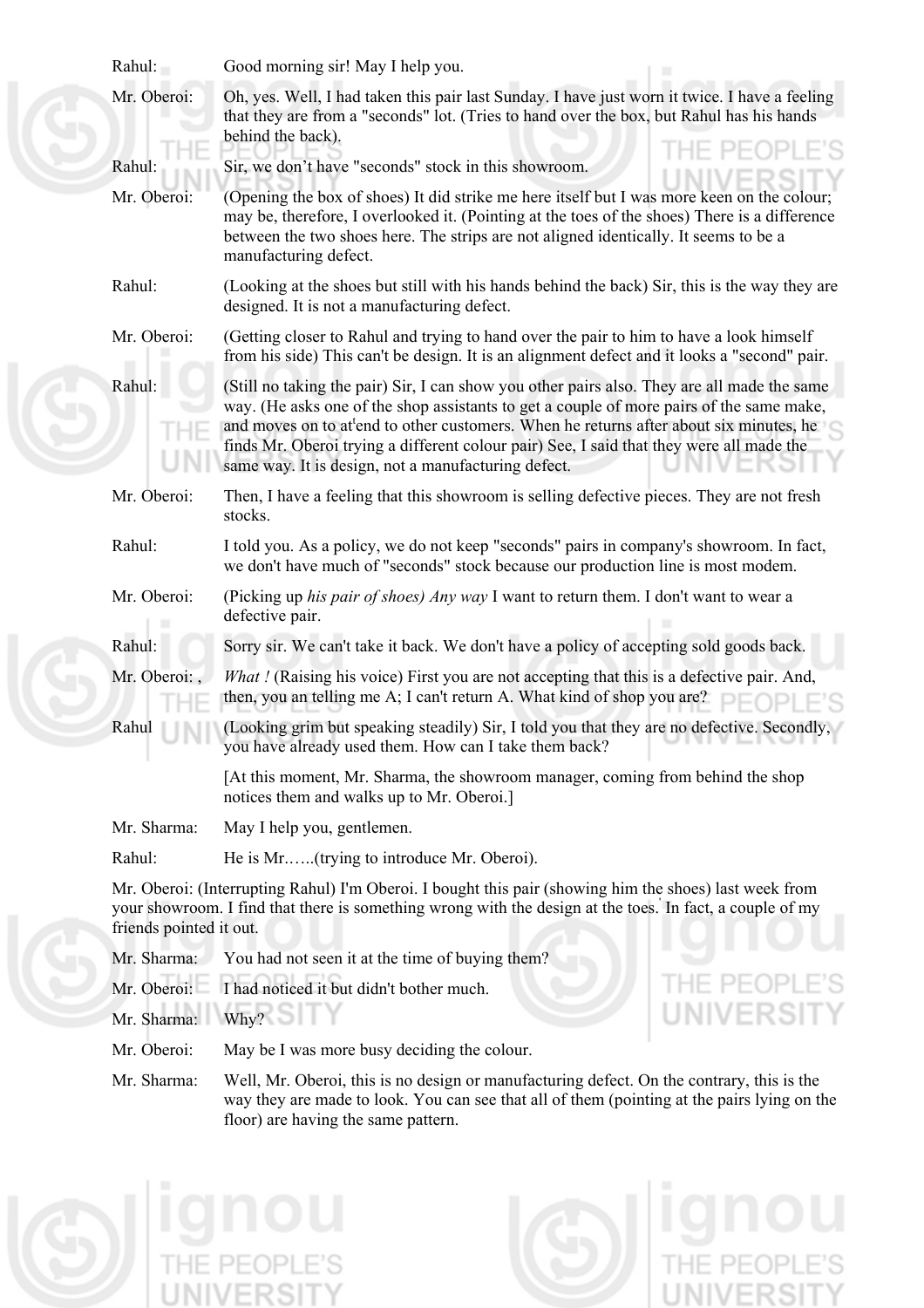|  | Mr. Oberoi: But; they look old. And, I don't want to wear some thing, which can be taken as "seconds". |
|--|--------------------------------------------------------------------------------------------------------|
|  |                                                                                                        |

Mr. Sharma: Mr. Oberoi, we don't have a policy of.. -

Mr. Oberoi: (Interrupting him) Then, I am leaving them here (drops them at the floor). Please do whatever you want to do with them.

Mr. Sharma: (Looking down at the pair for a while) Do you have the receipt?

Mr. Oberoi: (Searching for a while in his wallet and the box of shoes) Let me check with my wife (and turns to look for her; she is coming towards them only) You have the receipt for these shoes?

Mrs. Oberoi: No, I don't think you gave it to me (and starts looking into her money bag). No.

Mr. Oberoi: I don't know. May be I have left it at home.

Mr. Sharma: Please give us a moment (and asks Rahul to accompany him to his chamber on the backside of the showroom).

Mrs. Oberoi: What are they saying? (asking Mr. Oberoi)

Mr. Oberoi: They don't have a policy to take the sold goods back.

Mrs. Oberoi: I told you; they won't take them back.

Mr. Oberoi: Is it? They will have to take them back; you will see.

[In the meanwhile, Rahul emerges from behind the shop and approaches Mr. Oberoi].

Rahul: See, we will have to check with our head office regarding ". You may find out after two days.

Mr. Oberoi: I can't come on week days.

Rahul: Then, on next Sunday?

- Mr. Oberoi: But, I don't have just this to do on every Sunday.
- Rahul: Then, you can find out over phone (and gets him a card of the showroom with phone number from the counter).
- Mr. Oberoi: (Instead of taking the card, he takes out his own business card from the wallet and gives it to him) Why don't you inform me?
- Rahul: (Taking the cud) Sure, we will, but, in case we are not able to get through to you, you could also try.
- Mr. Oberoi: (Reluctantly) O.K. (take the card and turns to exit).
- Rahul: (Picking up his pair from the floor) You may keep them with you in the meanwhile.
- Mr. Oberoi: (Moving back towards him) What will I do with them?
- Rahul: Sir, unless and until I hear from my head office, I can't accept them back. Secondly, in absence of any receipt, they might just get misplaced.
- Mr. Oberoi: (Looking hard at him and thinking for a while) O.K: But do let me know soon.

Rahul: (Packing the pair back in its box and handing it over to him) Sure.

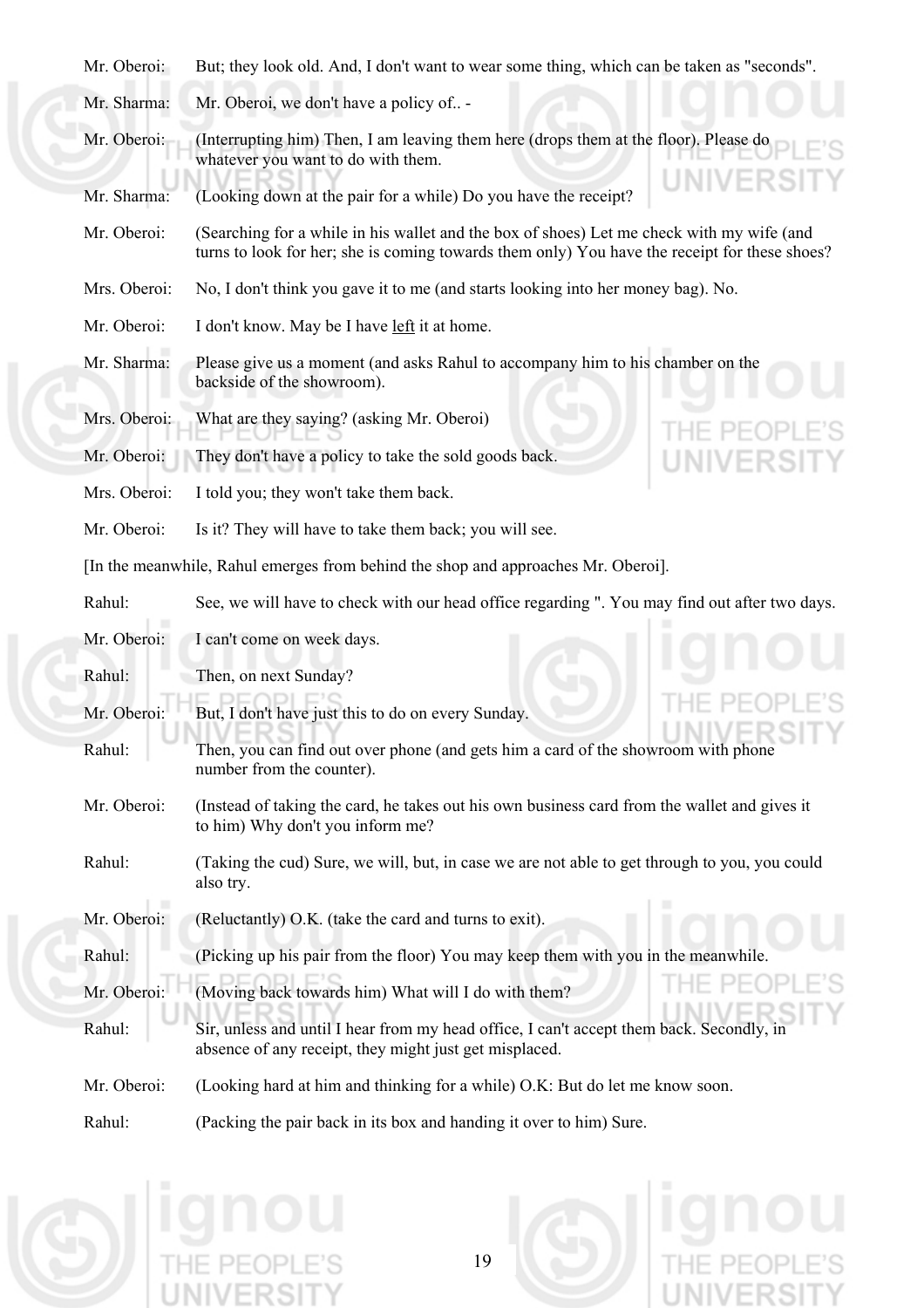# **2.4 POST SALES CONSULTATION**

On the advice of Mr. Sharma, next day, Rahul speaks to Mr. Khare General Manager (Sales) at the headquarters. Mr. Khare asks him to fax the details. Rahul sends the following communication:

## Dear Sir,

One customer, Mr. Sunil Oberoi, wants to return a pair of shoes, which he had bought from this showroom a week back. He says that there is a manufacturing defect, which shows in the design. In fact, he is accusing us of selling "seconds" from this shop. Mr. Sharma and I told him about our policies and tried to make him see the point; but, all in vain. Finally, to prevent him from making an ugly scene, we promised that we would let him know our decision after consulting the head office. I have also been successful in convincing him to take the pair back with him. But he will certainly want to get an answer from us within a couple of days.

Please advice.

(Rahul)

# Regards

The following day being Tuesday, Rahul left the station as he was on tour. On Wednesday morning, Mr. Sharma found the following message from Mr. Khare on the fax machine:

"If he is a Rs.4,500-rupee customer, don't ask any questions, take the shoes back, give a new pair, and' salute him. But if he is a Rs.1,250-rupee customer, then tell him clearly that it is not possible.

Please remember that customer is king; but, kings are also big & small and rich & poor."

# **2.5 DISCUSSION QUESTIONS**

- 1. What do you think is the real reason why Mr. Oberoi wants to return the pair of shoes?
- 2. Was Rahul able to handle Mr. Oberoi's complaint competently?
- 3. What do you think of Mr. Khare's fax? Would you like to advise Rahul differently?

# **2.6 REFERENCES**

- 1. Business Standard THE STRATEGIST, 30 June 1998, pp.l&3.
- 2. The Financial Express BRAND WAGON, 20 December 1996,p.l.
- 3. BUSINESS WORLD, 7 August 1996, pp.42-43.

IF PFOP





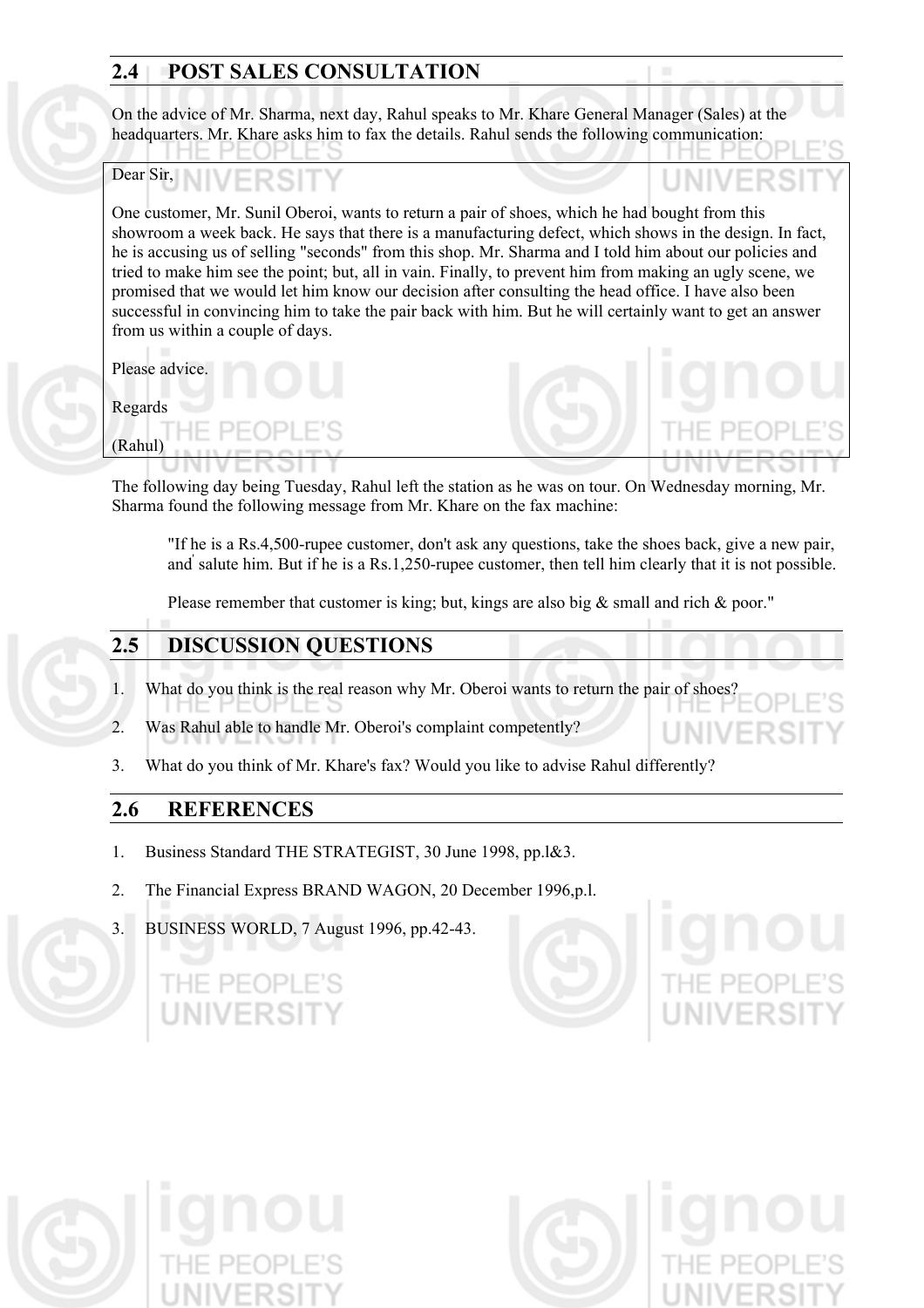#### **Annexure**

#### **THE INDIAN SPORTS SHOE INDUSTRY**

Rs.5,100/- crore Indian shoe industry includes the global contenders, Nike, Adidas and Reebok, well-matched in product excellence and formidable brand equity.

Reebok appeared in Phoenix-owned Sports Infiniti stores in October 1995, with Nike following suit in March 1996 followed by Adidas in November.

The Sports Infiniti stores stock both Reebok and Adidas products, while Nike gear is to be found in either exclusive outlets, premium Bata stores or shop-in-shops like Shopper's Stop and Varma. Sports World, a sports supermarket located in the capital, is the only store in the country which stocks all three brands, in addition to equipment for cricket, golf, soccer and tennis.

The three mega-brands have come into the country through diverse routes. Adidas, the German sports giant, is here with a \$2.5 million joint venture with Delhi-based Magnum International, a Rs.350 crore export house, while Nike has a licensing arrangement with Sierra Industrial Enterprises. Reebok has tied up with Phoenix to set a subsidiary in India, with the Indian company holding 20 per cent of the stake.

Not surprisingly, each of the three dismisses the threat from the others. Adidas, because of the earlier tie-up with Bata, is better known to Indians than the competition is, except perhaps to the select few who have links with the US, which is where the other two players are really strong. Despite having been here longer than Adidas, neither Reebok nor Nike has been able to establish itself in India. In fact, they're making the same mistake that some of the other multinationals have already made in India -- providing outdated, sub-standard products at affordable prices or good products at absurd prices which the middle-class Indian can't afford.

Adidas prefers to sell its shoes through multi-brand stores, since that is how the world shops. In India, sales are divided along these lines: 60 per cent of the shoes sold are Reebok, Nike is 20 per cent and Adidas is 20 per cent. Sports World, however, sells an average of 12 to 15 pairs of shoes of each brand daily.

While Nike is sourcing all its shoes from Moja Shoes, Reebok has spread its net wider, sourcing its canvas shoes from Lakhani, and the others from Bata and Phoenix. Adidas is sourcing its entire shoe range from Lakhani.

Worldwide, Nike outsells Adidas which in turn outsells Reebok. The German brand is number one in Europe, but the other two are dominant in the US, which accounts for 45 per cent of the world's sports shoe market. Unhappily for Adidas, it has only a six per cent market share in the US, that too garnered only in the last three-four years. "But going by its current growth pattern, Adidas hopes to be No.2 in the US by 2000. At present, Adidas has only five per cent market share in the US compared to Nike's 32 per cent and Reebok's 25 per cent share.

There are two outstanding features of the Indian market. First, there are few takers for sports shoes. So, a few tennis and cricket players might wear their shoes but that is about all. The second and vital point to remember about the local market is that it is very price sensitive. Keeping this in mind, Reebok is the only premium shoe company in India which sells shoes from Rs.990 to Rs.4,990.

Today, the country's sports shoe manufacturers have realised they have put their collective foot in their mouth. Plunged into a slowdown that was supposed to be a thing of the past, the notoriously seasonal Rs.300 crore industry has been witnessing sliding sales, rising inventories and production cutbacks.

Nearly every major sports shoemaker has been feeling the pinch though few are willing to admit it. Liberty's Geosport range of speciality shoes, which was launched in 1995, was selling, in 1996, only 8,000 pairs a month, against anticipated sales of 15,000 pairs; its Force 10 range was suffering 40% lower volumes every month.

While long-standing multinational brands such as Lotto and Puma have virtually disappeared from shopshelves, even a high-profile new entrant like Reebok is believed to be selling well below expectations. To top it all, though the American shoe major launched operations only in October 1995, the sluggish offtake forced it to recently hold a seconds' sale in Bangalore. Nike, too, has been moving in slow Motion, at about 200 pairs a day.

Industry sources point out that a large chunk of Nike's initial sales could be attributed to customers' urge to try out a new product. Otherwise, there are fewer takers for high-priced sports shoes (Rs.1,000 and above). The downturn has not spared cheaper brands either. The slowdown makes a mockery of claims made by industry observers and

21